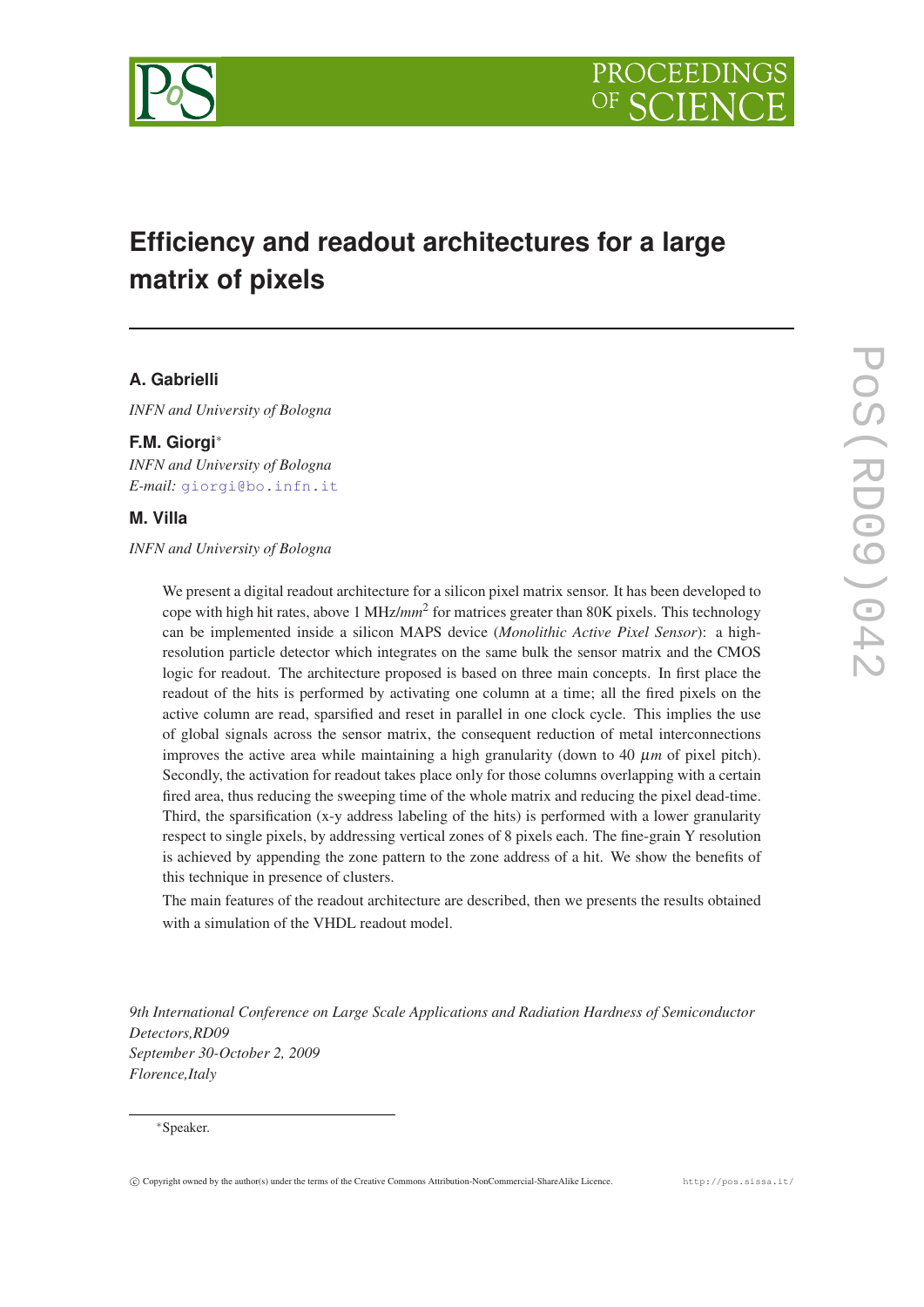High resolution vertex detectors are exploiting by several years the silicon technology, for example hybrid pixel sensors have been used for the ATLAS [[1](#page-8-0)] and CMS [\[2\]](#page-8-0) trackers at LHC. However the high particle density foreseen in the innermost layers of future experiments, is unaffordable for present front-end architectures [[3\]](#page-8-0). In a flavor factory like SuperB [[4](#page-8-0)] the expected particle flux foreseen at 1 cm of radius is<sup>1</sup> 25M particle/(s  $\cdot$  *cm*<sup>2</sup>), and, foreseeing a clustering factor of 4, the hit rate raises to 100 MHz for 1 cm<sup>2</sup> of sensor area.

In this paper we present a digital readout architecture meant to operate on a 80K pixel sensor matrix capable to sustain the high rates expected with a high overall efficiency. The solution developed can be implemented on hybrid pixel sensors and MAPS devices (*Monolithic Active Pixel Sensors*), in both cases there is a CMOS digital logic directly connected to the sensor matrix. In the first solution the CMOS logic is realized as a different chip bump-bonded or vertically integrated on the sensor substrate. In a MAPS device, instead, the sensor and the logic can be built on the same silicon substrate and the readout logic is typically placed as a separate block beside the sensor array [[5](#page-8-0)] [[6](#page-8-0)]. Several research groups are also trying to exploit the new 3D technologies made available by some foundries in order to overcome the challenging conditions, in term of by material budget, resolution and readout speed, required to discover new physics [[7\]](#page-8-0) [\[8](#page-8-0)]. In this case the process consists in the realization of a monolithic chip made up by several  $25\mu m$ -thinned silicon tiers interconnected by vias of the order of  $1 \mu m$ .

#### 1. The Matrix Organization

The matrix considered for our readout architecture is  $320 \times 256$  pixel wide, for a total of about 81K pixels. This sensor array is divided into 4 smaller matrices  $(80\times256)$ , each one served by a dedicated and independent readout, see Fig. 1. With a 40  $\mu$ m pitch, the total sensor area covers 1.31  $cm^2$ , but it can reach 2  $cm^2$  in case of a 50  $\mu$ *m* pitch.



Figure 1: Matrix partitions.

The major problem with high density matrices is the interconnection of the readout block with pixels. Since the readout is typically situated beside the matrix, the total number of pixels

<sup>1</sup> Including a x5 security factor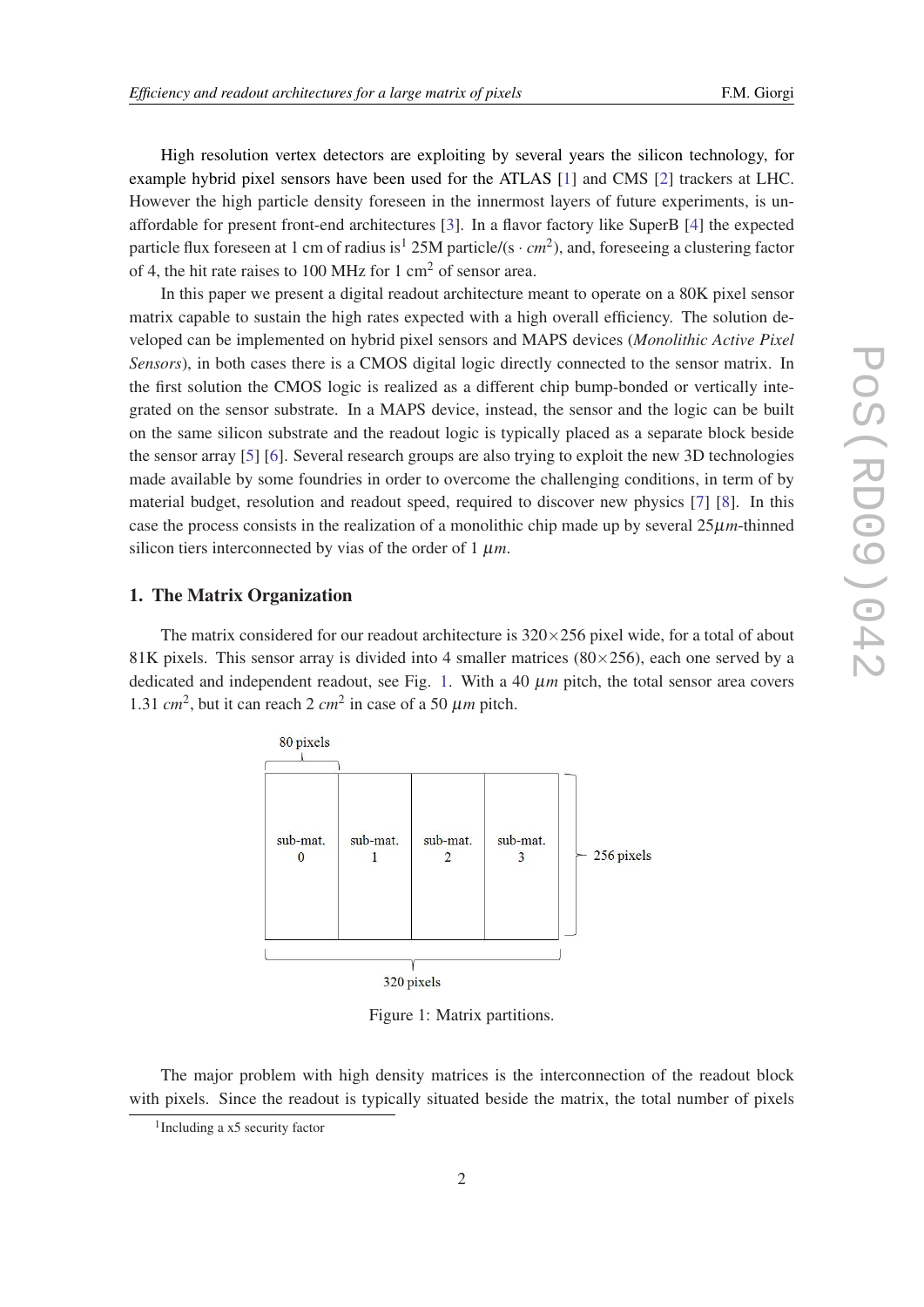scales with a quadratic growth with respect to the contact side of the matrix and the digital readout block. The consequent upper-bound in the matrix dimension is given by the limited interconnection density in the contact side of the two blocks.

In order to decrease the number of interconnections between sensor and readout, and hence to increase the matrix dimension, we introduced the concept of Macro Pixel, and active column.

The *Macro Pixel* (*MP*) is an independent group of pixels, with a private *fast-or* line connected to the readout logic. If the fast-or line is activated, it means that at least one of the pixels inside has been fired. In our specific case we considered a MP dimension of  $2\times 8$ , hence the whole matrix results made up of 5120 MPs.

On the arrival of a Bunch Crossing Clock (*BC*) rising edge, the content of a fired MP is immediately<sup>2</sup> frozen by the logic, which means no more pixels can be turned on, even if a signal over threshold is detected (refer to Fig. 2). BC clock beats time in the experiment and it determines the time granularity of the events recorded, for this reason a counter modulo 256 has been implemented in the readout logic, incrementing on each BC positive edge. When a MP gets frozen, it is associated with the current value of the time counter. Thereafter it waits to be read, reset and reactivated. Each MP has a private freezing signal which is called *Latch Enable*. Timing information is recorded by the readout logic at the moment of a MP freezing.



Figure 2: MP working phases.

The *Active Column*, instead, is a concept concerning the readout of the hits. The hits are read through a column-wide common bus, called *Pixel Data Bus*, shared among all the pixel columns. The active column of pixels, which is intended to drive the Pixel Data Bus, is selected by a decoded *Column Enable* bus; in addition there is an *Output Enable* signal selecting the MP rows that need to be read out. The intercept *Column Enable*-*Output Enable* determines which of the two columns of a MP is driving a segment of the *Pixel Data* bus (Fig. [3\)](#page-3-0).

Once the content of a MP is read out, selecting the correct MP row and its two columns, the MP can be designed to automatically reset all the latches of its pixels. We introduced the *Output Enable* bus in order to be able to choose which MPs on the active column have to be read and reset. In case two MPs, belonging to different time stamps, are fired on the same columns, it is possible to read only the desired one leaving the other waiting for next sweep. This allows, for example, to read out only those MPs tagged with a given time stamp, permitting a time-wise sweep of the matrix.

<sup>2</sup>Fixed and low latency, dependent on read clock period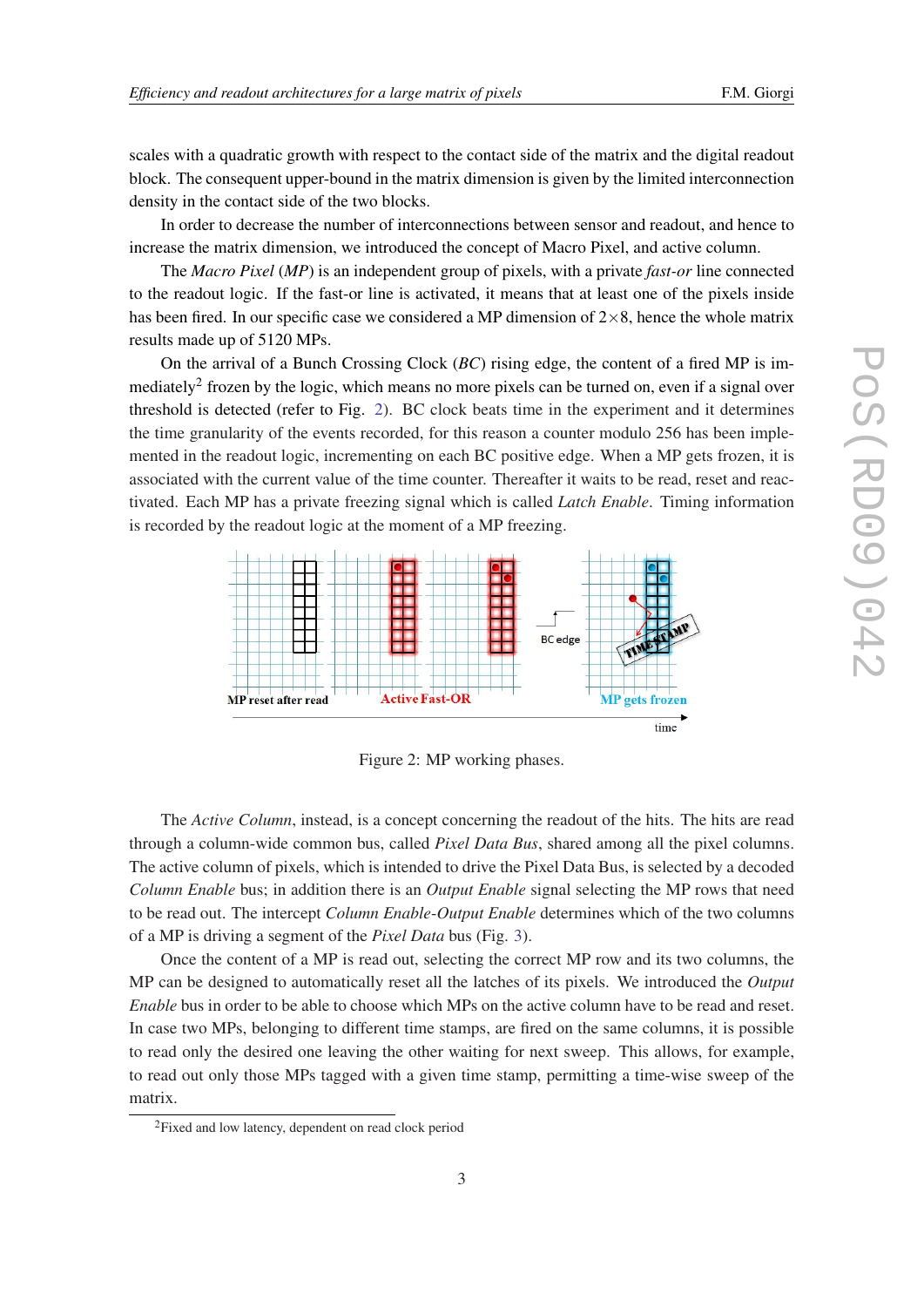<span id="page-3-0"></span>

Figure 3: Macro Pixels interconnection scheme.

#### 2. The Readout Logic

All the digital CMOS logic blocks for sparsification and readout of the hits are now described. As previously mentioned, the whole matrix has been divided into 4 vertical sub-matrices (80x256 pixels), each one driven by an independent readout instance. In this way we can exploit the maximum benefits of our architecture which is strongly vertically parallelized adding a further horizontal parallelism. A graphical representation of the components which make up a single readout instance is presented in Fig. 4.



Figure 4: Readout block scheme. The figure does not represent the physical disposition of readout respect to the matrix.

In the top level structure of the chip readout, the instance is replicated 4 times and it is con-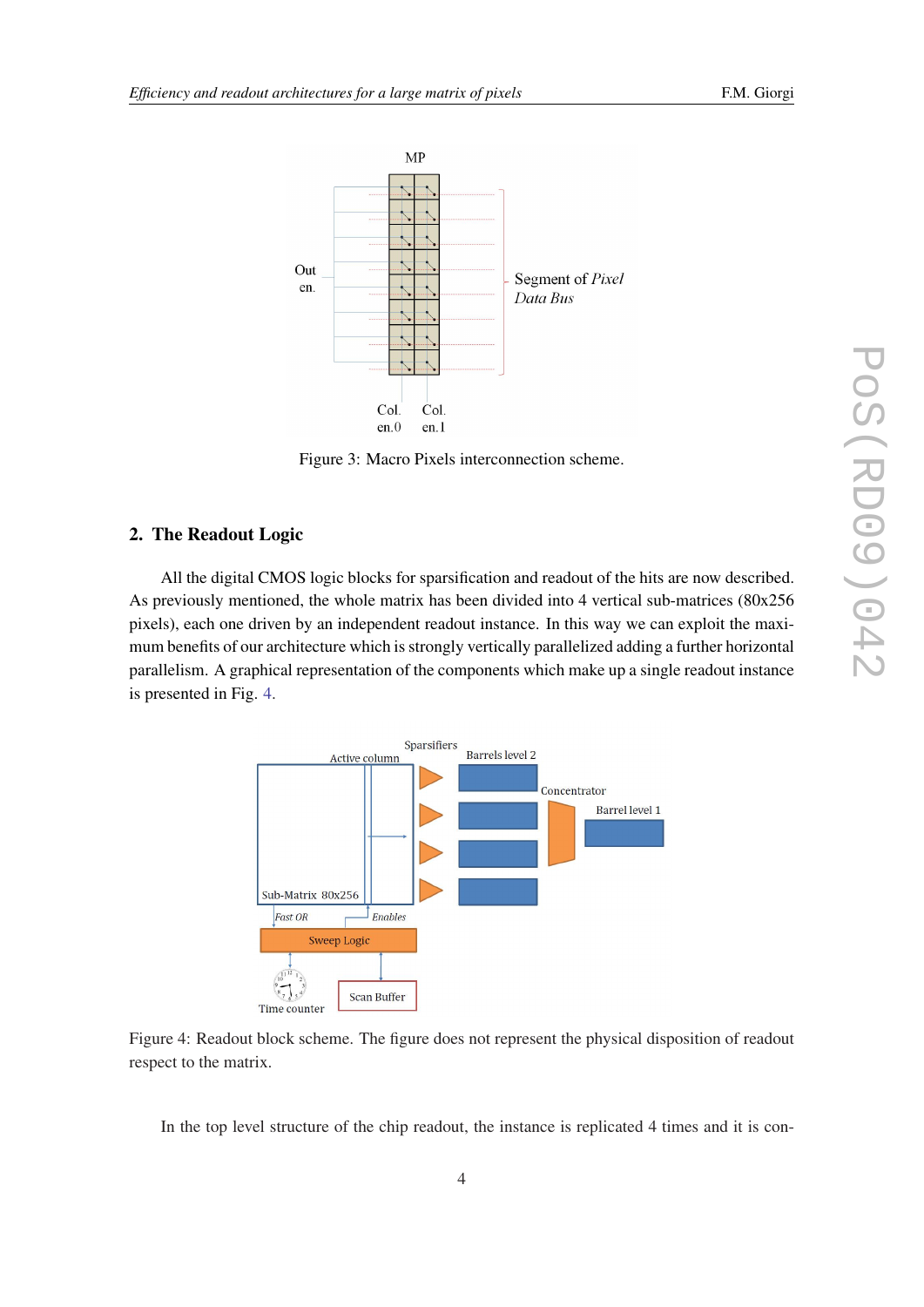<span id="page-4-0"></span>nected to the 4 different sub-matrices. A common final stage is foreseen, running at higher frequencies, meant to drive a fast data bus. The high performance on matrix readout must be in deed supported by a broad-band bus capable to sustain the high data throughput generated.

#### 2.1 The Sweeping logic

This component is responsible for the freezing of fired MPs, the time tagging of the hits, and the sweeping of the active column over the matrix.

Time tagging is provided with a counter modulo 256 incrementing at BC clock rate. When a BC positive edge arrives, all the MPs fired in the current time window are frozen, and a list of them is stored in the *Scan Buffer* together with the current time stamp. The buffer can store up to 8 scan-to-do lists, each one with an 8-bit time label.

The sweep logic pulls from the stack the most dated to-do list and informs the sparsifiers that a new scan is starting related to the corresponding time stamp. Afterwards it proceeds with the active column sweep over the listed MPs.

#### 2.2 The Sparsifier

The current active column drives the *Pixel Data Bus* which is analyzed by the sparsifiers. Their task is to encode the space coordinates of the fired pixels into hit-words. Sparsified data is then stored in a formatted asymmetric FIFO called *Barrel* (ref. to next section).

The sparsifiers encode also the information about the beginning of a matrix scan. When a new scan starts, each sparsifier stores a special word containing the associated time stamp in its adjacent *Barrel*. These words are called SOS (*Start Of Scan*) and divide into bunches the hit-words cropped during different scans.

In the considered sub-matrix, we have 256 rows of pixels and thus a 256-bit wide *Pixel Data Bus*. The developed sparsifier has a 64-bit wide input bus, and it is able to process the whole of it in one clock cycle. In the proposed architecture 4 sparsifiers working in parallel are implemented to cover the full *Pixel Data Bus* (Fig [4](#page-3-0)).

To profit from possible clustering of hits, the sparsification is not done at the pixel level. The 64-bit sparsifier input bus is divided into 8-bit segments called *zones*. A fired pixel in a certain zone generates a hit-word containing information of the entire zone. A hit-word consists of the XY zone addresses plus the zone hit pattern (see Fig. 5).



Figure 5: Zone sparsification diagram. When a *Start Of Scan* is encoded, the SOS\_bit is set to 1 and the 8 least significant bits contains the *Time Stamp*; other bits are meaningless. Otherwise SOS bit is 0 and the hit is coded as shown.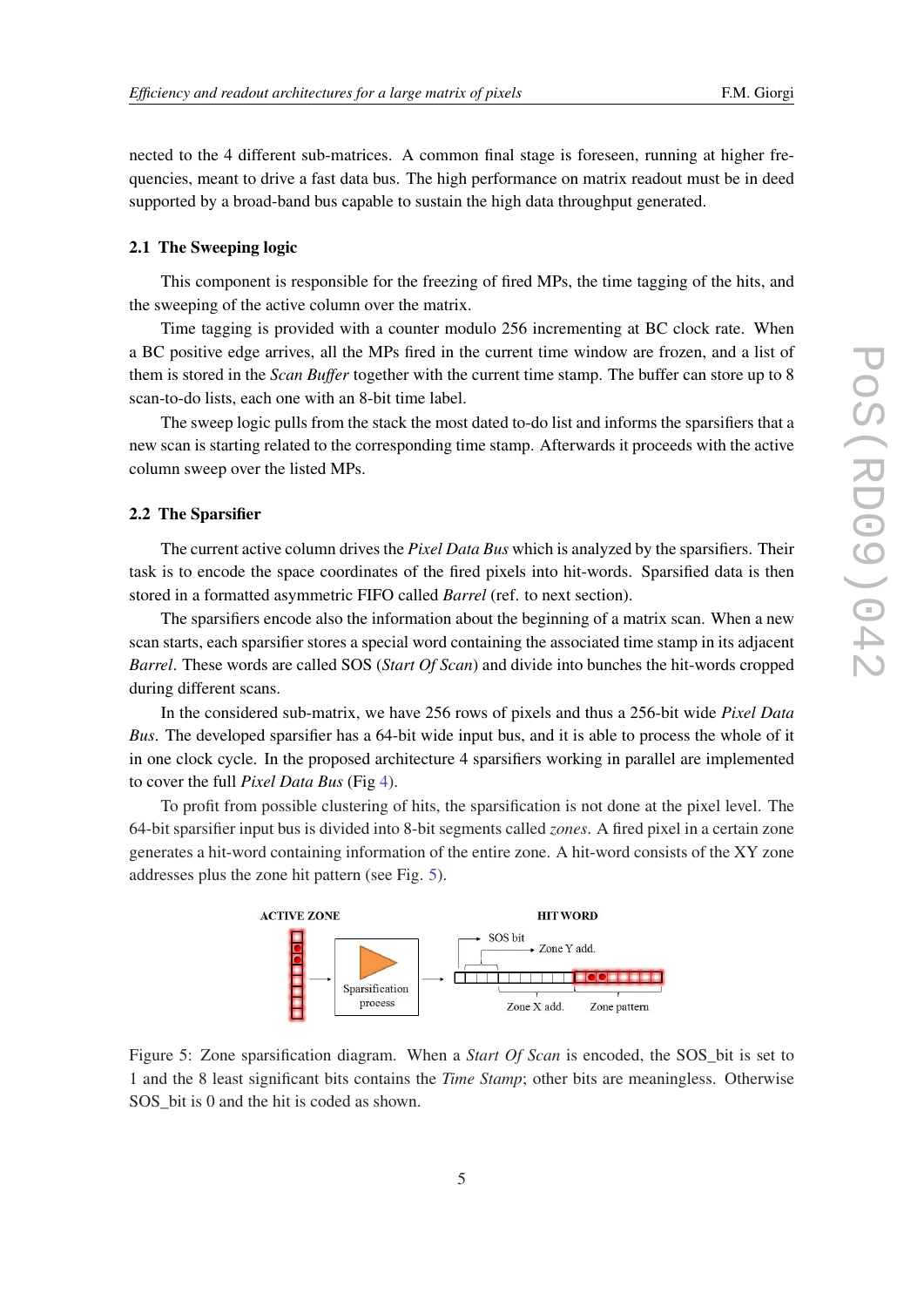According to these, the format of the 19-bit generated hit-word is: SOS\_bit + zone\_Yaddress[2:0] + zone\_Xaddress[6:0] + zone\_pattern[7:0].

In principle, all the 8 zones connected to a sparsifier can present fired pixels, thus it was made possible to encode all of them in the same clock cycle.

This technique has been implemented foreseeing the presence of clustered patterns, allowing to reduce the total number of transmitted hits. Some calculations about the benefits brought are shown in next sections.

### 2.3 The Barrels

The barrels directly connected to the sparsifiers are called *Level 2 Barrels* (B2s) while those collecting data from a whole sub-matrix are called *Level 1 Barrels* (B1s).

The *Barrel* is basically an asymmetric FIFO buffer that can store up to 8 hit-words per clock cycle. Each hit-word refers to a 8-bit zone, then each B2 can store up to 64 fired pixels per clock cycle. Since the complexity of synthesized logic increases fast with the number of hits that can be stored simultaneously, the introduction of the zone technique extends the range of inspected rows of the sparsifiers and barrels with a consequent reduction of the total required components at a fixed fifo depth.

A tree of barrels has been designed, it is composed of 4 B2, driven by their respective sparsifiers, and 1 B1 collecting data from the whole sub-matrix. In between, a smart data concentrator controls the flux of data preserving the time sorting of the hits. In B1 the set of scanned hit is stored after a single leading *SOS word* containing the common *Time Stamp*. In addition 2 bits are added to every hit in order to encode the respective B2 source address.

The B2s have a depth of 8 hit-words, while the B1 can buffer up to 128 hit-words. The asymmetry is not only due to the 4 to 1 correspondence but also for the different emptying methods. B2s are data-through FIFOs, no hold condition on the output is foreseen. B1 outputs instead, for the adopted Round Robin algorithm, are kept in hold for 3\*average emptying time, requiring more space for buffering. These depth values have been investigated in several simulations in order to find the optimal parameters.

#### 2.4 The Final Concentrator

Each sub-matrix is provided with an independent and parallel readout instance as it is shown in Fig. [6.](#page-6-0) The *Final Concentrator* is the element that collects data from the 4 B1 instances in order to drive the output data bus with a proper data protocol.

The output data protocol is realized in order to preserve the time sorting of the hits and it implements a minimal data compression. The B1s are emptied with a Round Robin algorithm and a special *Header Word* is sent before switching to a new B1. In the header word are specified the Time Stamp of the following hits and their B1 source address. Following hits preserve the same B1 data formatting.

We need then a 21-bit word to sparsify a single fired pixel (ref. Fig.  $5 + 2$  $5 + 2$  bits of B2 address). Assuming the same header word strategy but a direct x-y pixel addressing, the same amount of information is carried in 16 bits only  $(1$  SOS bit + 7 bit X address + 8 bit Y address).

We opted then for the zone technique mainly for the improvement that brings in case of clustered events. Let's consider the cluster factor of 4 introduced in the target hit-rate: If we suppose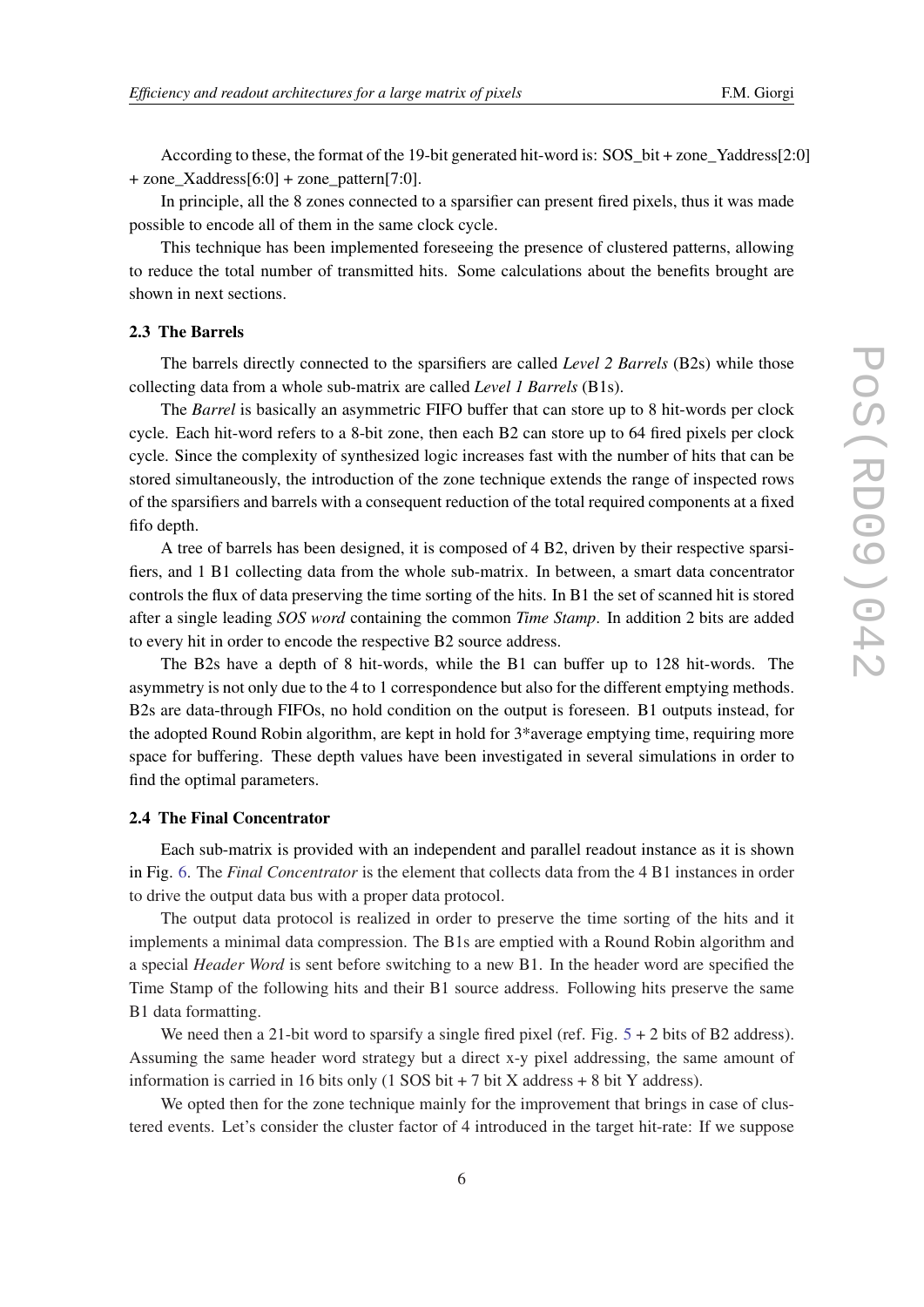<span id="page-6-0"></span>

Figure 6: Full readout block scheme. 4 sub-matrices driven by 4 readout instances, and a common output stage for data transmission over a broad-band bus.

that the typical shape of a cluster is  $2\times 2$ , there is a probability of 87.5% that we can use 2 words only (42 bits) to sparsify the whole event, and in the remaining  $12.5\%$  of cases we must use 4 words (84 bits). A weighted average returns a mean value of 46.2 bits per cluster. In a direct x-y sparsification technique instead, we would transmit a cluster at the cost of 64 bits. Thus we foresee that the zone technique will bring, in first place, the benefit of an average bandwidth saving of more than 25%.

#### 3. Simulation Results

The architecture shown has been implemented with a synthesizable VHDL model. Test bench simulations have been carried out for model verification and fine adjustments of parameters.

An intensive simulation campaign was performed also in order to establish the efficiencies of the readout architecture. The main results of these tests are reported here.

First of all a test bench was set up for the evaluation of efficiencies concerning a single submatrix readout. A non-synthesizable Macro Pixel VHDL model was realized with random hit generation capability, adjustable rate and shape, and provided with built-in efficiency trackers. The sub-matrix model is a 2D array of MPs with parameterized dimensions.

A span of typical working conditions has been probed, ranging on realistic clock frequency intervals and hit rates. The results presented in Tab. [7b](#page-7-0) and plotted in Fig. [7a](#page-7-0) refer to a set of simulations carried out with a constant hit rate fixed to the target value of 100 MHz/*cm*<sup>2</sup> . The efficiency values reported, refer only to the loss of hits due to MP freezing. The longer is the average freezing time, the lower the efficiency. These values do not take into account the possible inefficiencies of the sensor and it is supposed that each MP is ready to trigger right after the reset. Freezing inefficiency is then a factor of the total inefficiency caused directly, and only, by the readout algorithm and the matrix architecture. It represents then a good benchmark of how well the architecture is behaving regardless of all the other sources of inefficiency.

We varied the main read clock of the digital readout from a minimal value of 60 MHz to a Max value of 100 MHz, with a middle step of 80 MHz. At the same time we varied the BC clock period (time granularity) from  $0.25 \mu s$  to  $2 \mu s$ .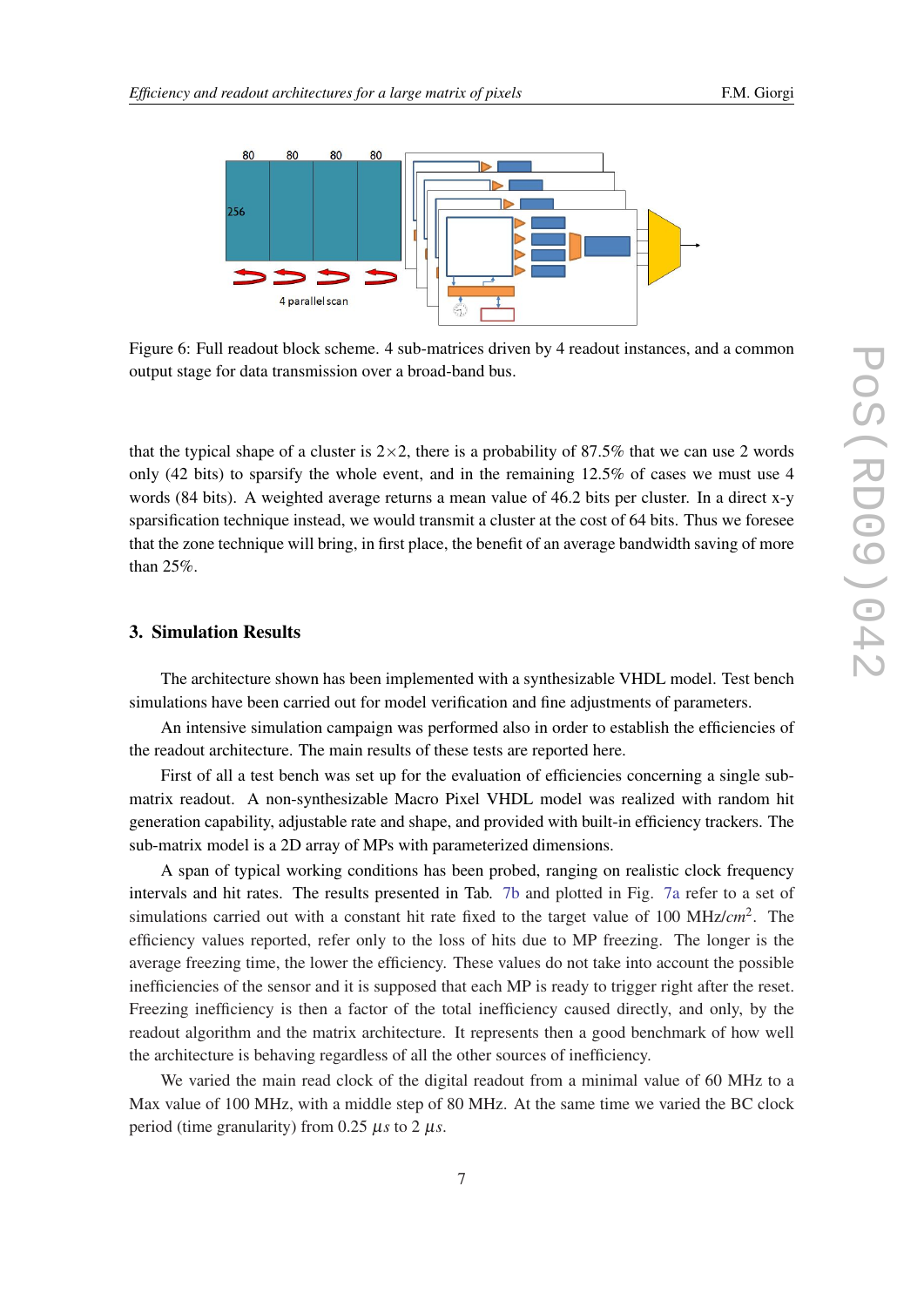<span id="page-7-0"></span>



Figure 7: Freezing efficiency plot. The efficiency drop in lower-left corner is due to Scan Buffer overflows. This implies no hit loss but a longer average sweeping time and a reduced time resolution for some events. Freezing efficiency results in %. 1 ms simulated at 100 MHz/*cm*<sup>2</sup> , corresponding to more than 30 khit generated on a  $80x256$  sub-matrix, 40  $\mu$ m pitch, no clustering.

A second campaign of simulations was intended to test the behavior of the entire chip, putting together 4 sub-matrices and 4 readout instances plus the data concentrator. The full 82-Kpixel matrix and the 4 independent instances of readout were simulated at a real time rendering factor of about 150 ns per second. For this simulations we imposed the usual hit rate of 100 MHz/*cm*<sup>2</sup> and we used a 66.6 MHz read clock and a 200 MHz fast clock for the output bus driving. At the same time we wanted to inspect the behavior of the whole infrastructure scaling the BC period down to hundreds of ns. Results are reported in Fig. 8.



Figure 8: Freezing efficiency plot for the whole matrix. Efficiency drop at 100 ns is caused by Scan Buffer overflows, ref. to Fig. 7.